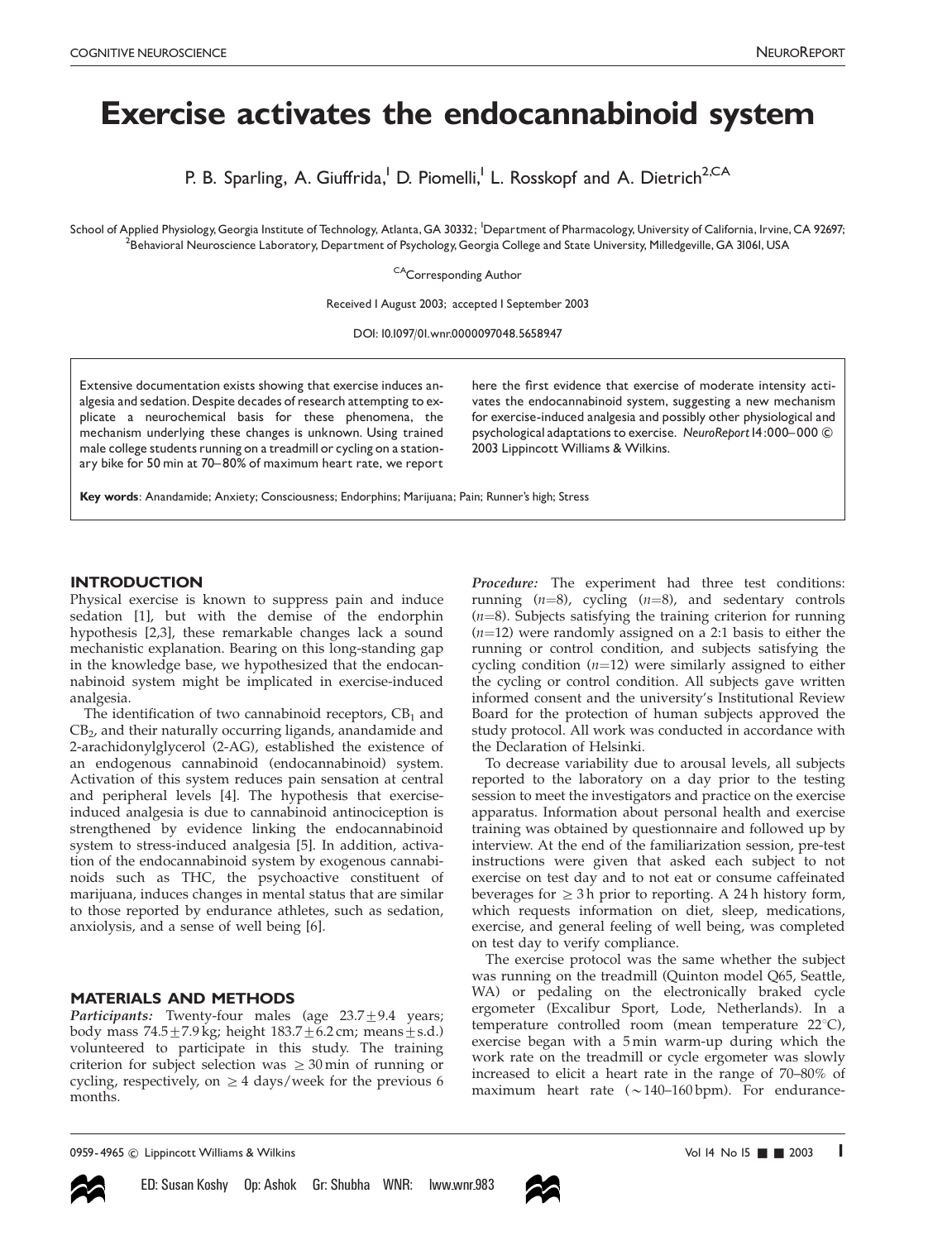trained runners and cyclists this corresponds to a moderate training effort, an exercise intensity that is not easy, but not exhausting either. This represents a physiological steady state that a well-trained subject can continue for a prolonged duration. Once the desired exercise intensity was reached, the subject ran or cycled at this effort for 45 min. Subjects in the control condition were treated exactly the same except they were instructed to remain seated for 50 min in the same temperature-controlled room. All testing occurred at the same time of the day between 14.00 and 17.00 h.

Using standard procedures, blood was collected from all participants immediately prior and following a session. The pre–post time interval was  $\sim$  55 min for all subjects, including controls. The extraction and quantification of endocannabinoids from blood samples were performed according to protocols described elsewhere [7]. An ANOVA with post hoc Tukey tests was used for statistical comparisons.

#### RESULTS

 $A$  3  $\times$  2 mixed ANOVA with groups as the between-subject variable and anandamide as the within-subject variable revealed no significant effect for groups  $(F(1,2)=0.87, n.s.)$  or anandamide  $(F(2,20)=1.14, n.s)$ . The ANOVA revealed a significant interaction (F(2,20)=6.46,  $p < 0.01$ ). Compared to pre-exercise levels, post hoc Tukey tests showed that plasma anandamide levels were significantly elevated in runners  $(p < 0.05)$  and cyclists  $(p < 0.01)$ , but not sedentary controls. The *post hoc* comparison ( $p < 0.05$ ) revealed no differences in anandamide levels among the groups prior to exercise. Pre– post hematocrit values did not differ significantly, eliminating the possibility that increases in anandamide were due to dehydration. All exercising participants displayed a postexercise increase of anandamide levels, testifying to the robustness of the effect (Fig. 1). Although the analysis of plasma 2-AG showed a similar trend with increases for runners and cyclists but not controls, an ANOVA revealed no significant results. This difference may be attributable to functional divergences between anandamide and 2-AG, which are synthesized via different biochemical pathways and may be produced under different conditions [8].

## **DISCUSSION**

These findings provide the first evidence that exercise activates the endocannabinoid system and are suggestive of a new neurohumoral mechanism for exercise analgesia. Because exercise dramatically elevates anandamide levels in the systemic circulation, we hypothesize that this compound may be produced in extraneural tissues and acts on peripheral sensory fibers to relieve pain. This hypothesis is supported by two findings. First, anandamide is synthesized in and released from a variety of peripheral cells, including sensory neurons [9]. Second, anandamide causes profound antinociceptive and antihyperalgesic effects, which are mediated by  $CB_1$  cannabinoid receptors located on pain-sensing C fibers [4,10]. Since anandamide is rapidly inactivated in peripheral tissues, the elevations in circulating anandamide levels observed in the present study are likely to be an underestimate of the local concentrations of anandamide at its sites of action.



Fig. I. Anandamide levels are elevated for runners and cyclists but not sedentary controls following I h of moderate intensity exercise.  $p < 0.05$ ;  $*$  $b < 0.01$ .

Anandamide binds to the  $CB_1$  receptor, which is densely expressed in brain regions implicated in the control of motor functions, emotion and cognition [11]. Due to its highly lipophilic properties, anandamide crosses the blood–brain barrier readily, avoiding the principal problem that plagued the endorphin hypothesis. Activation of central  $CB_1$ receptors by exogenous cannabinoids such as THC causes intense subjective experiences similar to those reported by endurance athletes such as analgesia, sedation (postexercise calm), anxiolysis, and a sense of well being. It is intriguing to speculate that rises in systemic anandamide levels during exercise may occur in parallel with a central engagement of the endocannabinoid system, which might help account for the psychological counterparts of exercise analgesia, either directly or by interacting with other neurotransmitter systems such as opioids or catecholamines. Irrespective of the speculation that endocannabinoids might play a contributory role in the phenomenon popularly known as the runner's high, our finding suggests a plausible mechanism for exercise analgesia and opens unexpected perspectives in exercise physiology.

## **REFERENCES**

- 1. Cook DB and Koltyn KF. Pain and exercise. Int J Sports Psychol 31, 256–277  $(2000)$
- 2. Kolata G. Runner's high? Endorphins? Fiction say some scientists. NY Times 2002, May 21.
- 3. Harbach H, Hell K, Gramsch C, Katz N, Hempelmann G and Teschemacher H. *b*-Endorphin (1–31) in the plasma of male volunteers undergoing physical exercise. Psychoneuroendocrinology 25, 551–562 (2000).
- 4. Richardson JD. Cannabinoids modulate pain by multiple mechanisms of action. J Pain 1, 2–14 (2000).
- 5. Hohmann AG, Tsou K and Walker JM. Cannabinoid suppression of noxious heat-evoked activity in wide dynamic range neurons in the lumbar dorsal horn of the rat. J Neurophysiol 81, 575–583 (1999).
- 6. Chaperon F and Thiebot MH. Behavioral effects of cannabinoid agents in animals. Crit Rev Neurobiol 13, 243–281 (1999).
- 7. Giuffrida A, Rodríguez de Fonseca F and Piomelli D. Quantification of bioactive acylethanolamides in rat plasma by electrospray mass spectometry. Anal Biochem 280, 87-93 (2000).